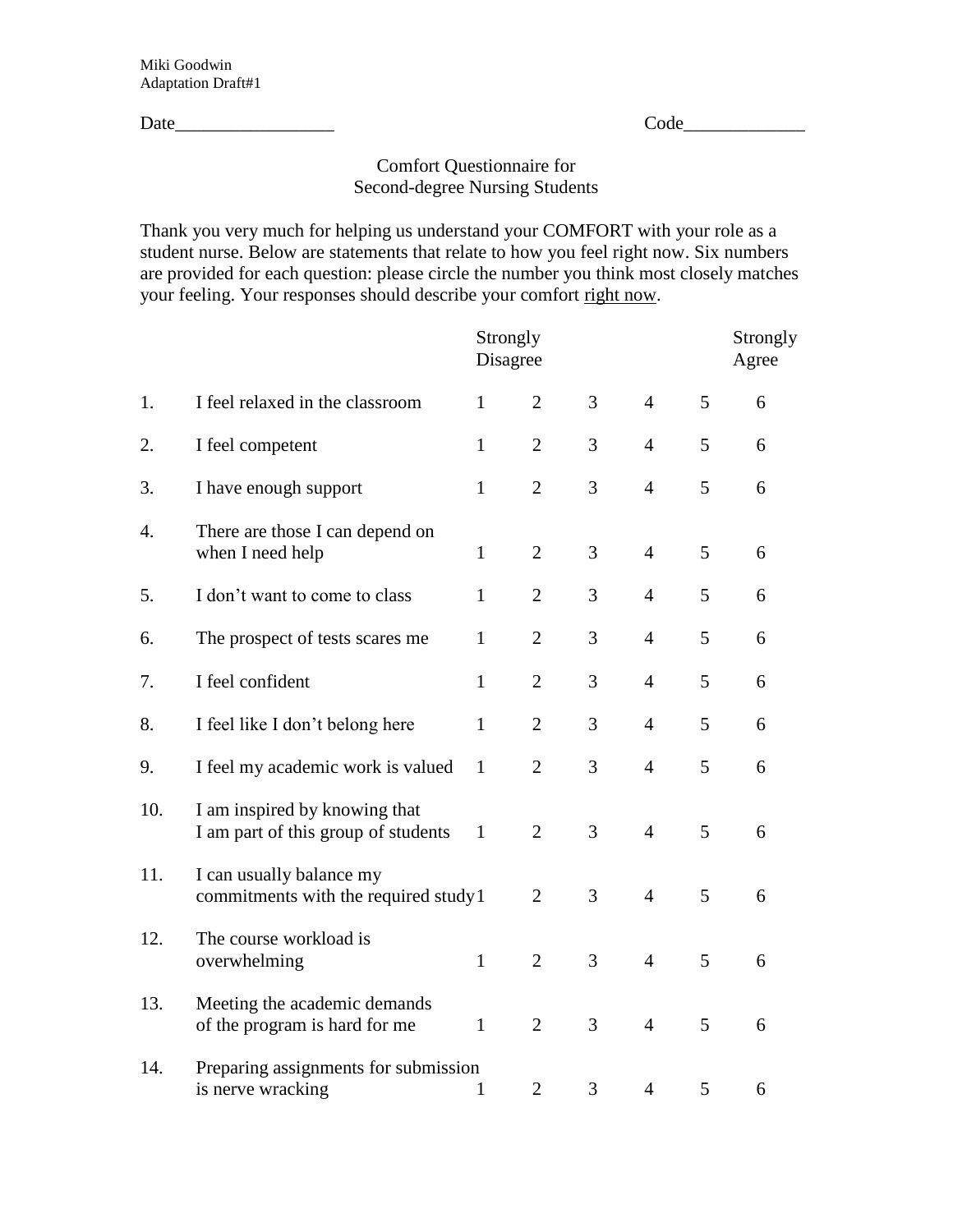| 15. | I am inspired to do my best                             | $\mathbf{1}$ | $\overline{2}$ | 3              | $\overline{4}$ | 5 | 6 |
|-----|---------------------------------------------------------|--------------|----------------|----------------|----------------|---|---|
| 16. | I am unhappy when I am here                             | $\mathbf{1}$ | $\overline{2}$ | 3              | $\overline{4}$ | 5 | 6 |
| 17. | My values do not fit with<br>this institution           | $\mathbf{1}$ | $\overline{2}$ | 3              | $\overline{4}$ | 5 | 6 |
| 18. | I feel like I belong here                               | $\mathbf{1}$ | $\overline{2}$ | 3              | $\overline{4}$ | 5 | 6 |
| 19. | My study breaks refresh me                              | $\mathbf{1}$ | $\overline{2}$ | 3              | $\overline{4}$ | 5 | 6 |
| 20. | I do not feel healthy right now                         | $\mathbf{1}$ | $\overline{2}$ | 3              | $\overline{4}$ | 5 | 6 |
| 21. | Clinical work makes me feel scared                      | -1           | $\overline{2}$ | 3              | $\overline{4}$ | 5 | 6 |
| 22. | I am afraid for my future                               | $\mathbf{1}$ | $\overline{2}$ | 3              | $\overline{4}$ | 5 | 6 |
| 23. | I am being treated fairly                               | $\mathbf{1}$ | $\overline{2}$ | 3              | $\overline{4}$ | 5 | 6 |
| 24. | I have experienced changes<br>which make me feel uneasy | $\mathbf{1}$ | $\overline{2}$ | 3              | $\overline{4}$ | 5 | 6 |
| 25. | I am keeping up my nutrition<br>every day.              | $\mathbf{1}$ | $\overline{2}$ | 3              | $\overline{4}$ | 5 | 6 |
| 26. | I would like to see my instructors<br>more often        | $\mathbf{1}$ | $\overline{2}$ | 3              | $\overline{4}$ | 5 | 6 |
| 27. | The temperature in the classroom<br>is fine             | $\mathbf{1}$ | $\overline{2}$ | 3              | $\overline{4}$ | 5 | 6 |
| 28. | I am angry                                              | $\mathbf{1}$ | $\overline{2}$ | 3              | $\overline{4}$ | 5 | 6 |
| 29. | I can rise above my concerns                            | $\mathbf{1}$ | $\overline{2}$ | 3              | $\overline{4}$ | 5 | 6 |
| 30. | The mood around here uplifts me                         | $\mathbf{1}$ | $\overline{2}$ | 3              | $\overline{4}$ | 5 | 6 |
| 31. | I am content                                            | $\mathbf{1}$ | $\overline{2}$ | 3              | $\overline{4}$ | 5 | 6 |
| 32. | The prospect of NCLEX scares me                         | $\mathbf{1}$ | $\overline{2}$ | 3              | $\overline{4}$ | 5 | 6 |
| 33. | My patient care is personalized                         | $\mathbf{1}$ | $\overline{2}$ | $\overline{3}$ | $\overline{4}$ | 5 | 6 |
| 34. | Paying for my education is a huge<br>burden on me       | $\mathbf{1}$ | 2              | 3              | $\overline{4}$ | 5 | 6 |